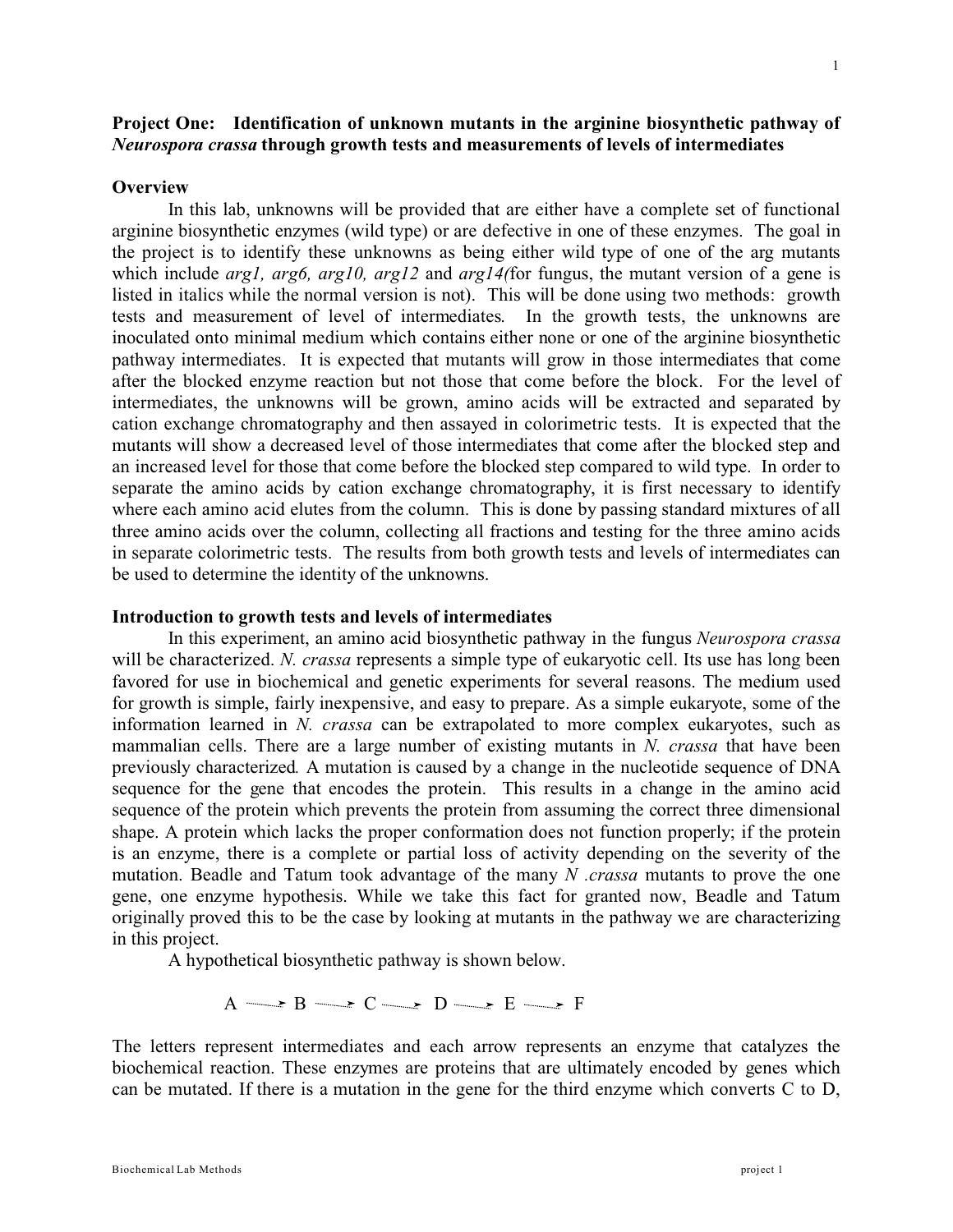what happens to the level of intermediates compared to the wild type? This mutant is unable to convert D to E; consequently the levels of E as well as F are decreased compared to the wild type. The level of D is increased and as this occurs, the reaction catalyzed by enzyme 3 can be run in the reverse direction and the level of C can build up compared to wild type. The levels of A and B in the mutant might also be increased compared to wild type. Remember enzymes influence only the rate of a reaction and not the extent of a reaction--that is the ratio of product to substrate at equilibrium. As the product levels increase, this causes the reaction to proceed in the direction of reactants to restore the equilibrium ratio.

Similarly, a mutant in the second enzyme would accumulate B while the levels of C, D, E and F compared to the wild type would decrease. The levels always have to be compared to the wild type. The relative levels of intermediates in the wild type depend on the kinetics and thermodynamics of the reactions. The results for measuring the accumulation of intermediates are shown below where  $a +$  means the level is increased compared to wild type while  $a -$  means the level is decreased compared to wild type.

|               | Level of Intermediate compared to wild type |   |  |  |   |  |
|---------------|---------------------------------------------|---|--|--|---|--|
| <b>Mutant</b> |                                             | R |  |  | E |  |
|               |                                             |   |  |  |   |  |
|               |                                             |   |  |  |   |  |
|               |                                             |   |  |  |   |  |
|               |                                             |   |  |  |   |  |
|               |                                             |   |  |  |   |  |

Thus, this experiment reveals a great deal about the enzymes and intermediates involved in a biochemical pathway. In order to be able to carry out this experiment, it is necessary to grow the various mutants, extract the intermediates and be able to measure them. One intermediate cannot interfere with the measurement of another.

Another way of characterizing the mutants in a pathway is to do growth tests. In the pathway shown, all of the mutants are blocked at various steps. In a biosynthetic pathway, this leads to an auoxtrophic condition—that is, the mutants are unable to grow in minimal medium and require supplementation. Since the mutant strains are unable to synthesize the end product, all of them grow if it is provided in the medium. Depending on the position of the mutation in the pathway, the mutants will also grow if other intermediates are provided. In the pathway shown above, all of the mutant strains will grow if F is supplied. Since the mutant in the fifth enzyme is blocked in the conversion of E to F, it will grow only in the presence of F. Providing the mutant with E or any intermediate before E cannot support growth. The mutant that is blocked in the fourth enzyme cannot carry out the conversion of D to E and will grow if either F or E is supplied. A series of unknown mutants can be ordered based on the growth tests. The results for growth tests for mutants in the pathway shown above is in the table shown below where  $a +$  means that growth occurred and – means there was no growth.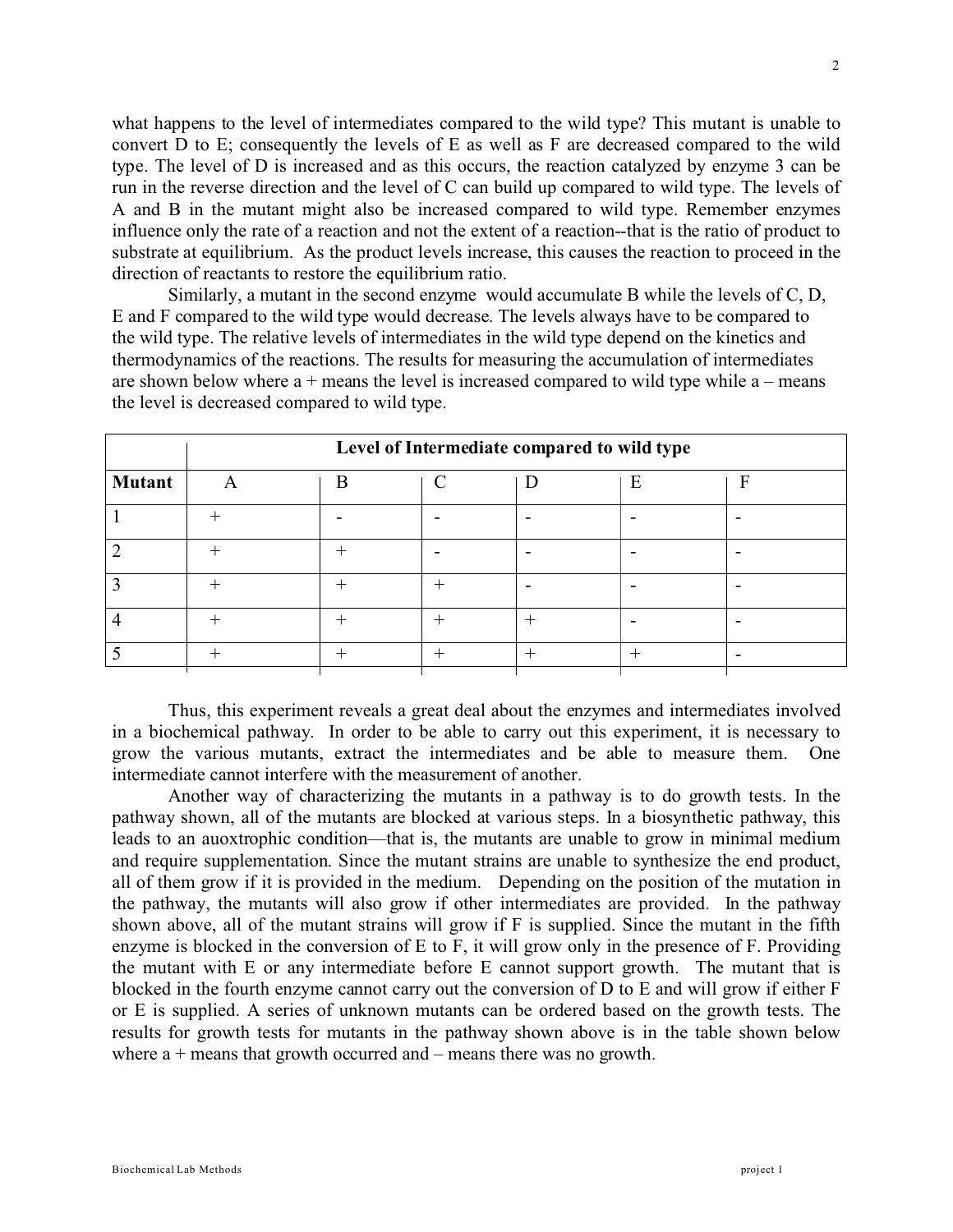|               | Growth in intermediate |   |        |        |   |   |
|---------------|------------------------|---|--------|--------|---|---|
| <b>Mutant</b> | А                      | B |        |        | E | F |
|               | -                      |   |        | $^{+}$ |   |   |
|               |                        |   | $^{+}$ | $^{+}$ |   |   |
|               | -                      |   | -      | $^{+}$ |   |   |
|               |                        |   |        |        |   |   |
|               | -                      |   |        | ۰      |   |   |

Thus, the pattern that emerges is that the mutants are unable to grow in minimal medium alone but if provided with an intermediate that occurs after the blocked step, the mutant can grow. It is possible to deduce the order of a pathway as well as the position of the mutated enzymes by growing in the presence of the various intermediates. In order to do this method, it is necessary that the intermediates are available. Some pathways contain highly unstable intermediates that break down quickly and these are generally not readily available. The information gained from the growth test should complement that of the level of intermediates and both reveal the position of enzymes and intermediates in a biochemical pathway.

# **Introduction to the arginine biosynthetic pathway in** *Neurospora crassa*

In animals, arginine is generally considered to be an essential amino acid. While there is a pathway with enzymes to synthesize arginine, it generally does not produce enough arginine to supply the needs and thus, is must come from the diet. Like many lower eukaryotes, there are no essential amino acids in *Neurospora crassa*—it is able to synthesize all that is needed. The arginine biosynthetic pathway has long been of interest for several reasons. It was the pathway used by Beadle and Tatum to prove that one gene encodes one enzyme. In addition, some of the enzymes in the pathway are seen in the urea cycle, a pathway used in terrestial animals as way of getting rid of the nitrogen that comes from amino acids in proteins.

The complete arginine biosynthetic pathway in *Neurospora* is shown below:

Glutamate  $-\rightarrow$  N-acetyl glutamate  $-\rightarrow$ N-acetly- -glutamyl phosphate  $-\rightarrow$ N-acetyl- -glutamate semialdehyde - $\rightarrow$ N-acetyl ornithine - $\rightarrow$ ornithine - $\rightarrow$ citrulline -- $\rightarrow$ argininosuccinate - $\rightarrow$ arginine

A number of these intermediates are unstable and for our purposes, the pathway can be simplified to

Glutamate  $\rightarrow -\rightarrow -\rightarrow -\rightarrow$  ornithine  $\rightarrow$   $\rightarrow$  citrulline  $\rightarrow -\rightarrow$  arginine

where each arrow represents a unique enzyme in the pathway that is encoded by a gene. Arg6 is the gene that encodes acetyl glutamate kinase which catalyzes the formation of N-acetyl glutamyl phosphate and arg14 encodes acetyl glutamate synthase or the enzyme that makes Nacetyl glutamate. Thus, both arg 6 and arg 14 are involved in the conversion of glutamate to ornithine. The defective forms of these enzymes which are known respectively as *arg6* and *arg14*. Arg 12 encodes ornithine transcarbamylase which is the enzyme that converts ornithine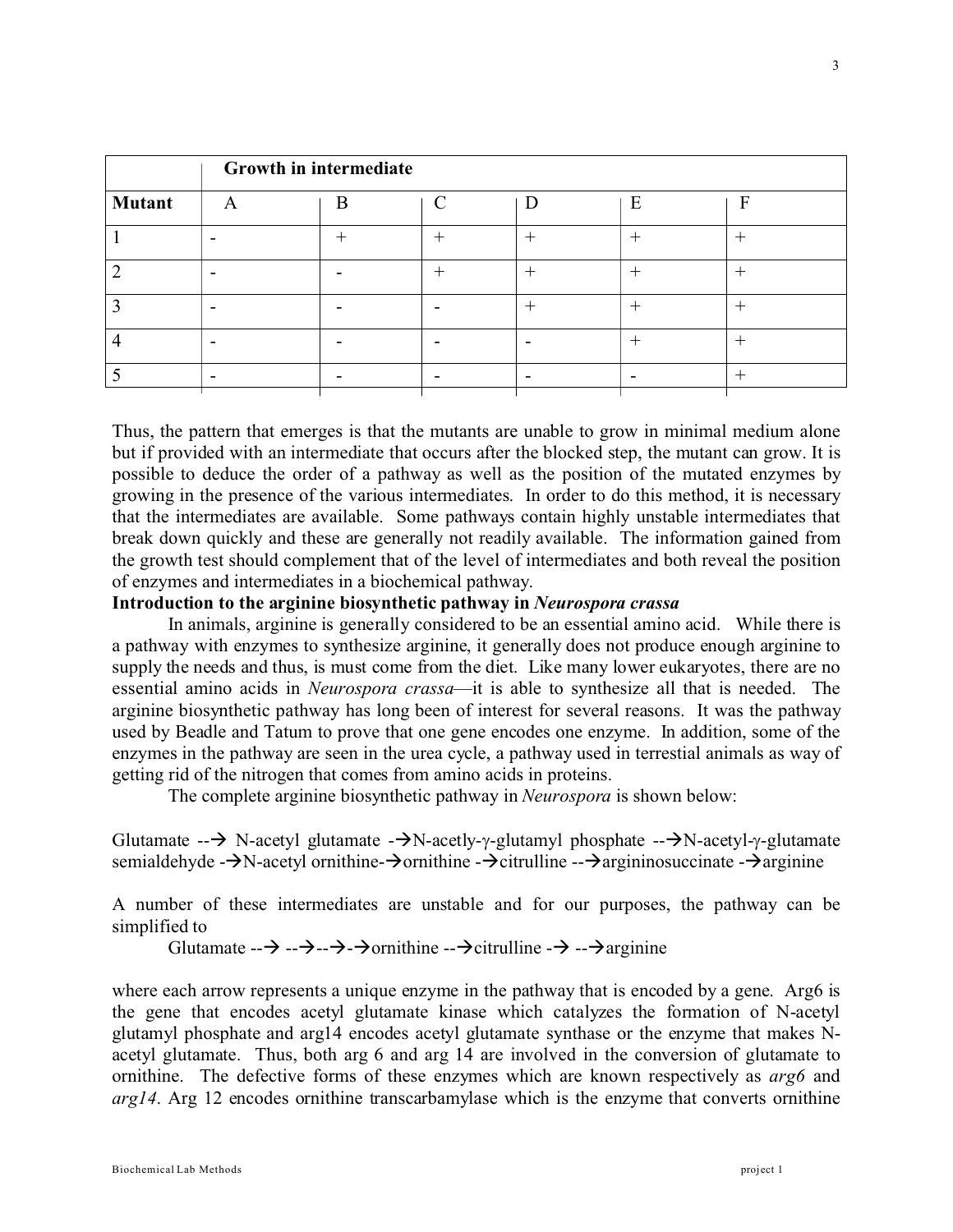to citrulline. Only one enzyme is needed for this conversion and a mutant version is available. Arg1 encodes arginosuccinate synthase which converts citrulline to arginosuccinate and arg10 encodes arginosuccinate lyase which forms arginine. Thus, both of these enzymes are involved in the conversion of citrulline to arginine. The table shown below summarizes the mutants used in this project.

| Strain used in the project | <b>Blocked in the formation of what</b> |
|----------------------------|-----------------------------------------|
|                            | intermediate                            |
| 74A or wild type           | none                                    |
| Arg6                       | Ornithine                               |
| Arg14                      | ornithine                               |
| Arg12                      | citrulline                              |
| Arg1                       | arginine                                |
| Arg10                      | arginine                                |

You will be given the strains shown above as unknowns; you will receive strains A through F. Your goal in the project is to identify these strains as one of the six possibilities in the table shown above. This will be done using two methods: growth tests on the intermediates and measurement of levels of intermediates compared to wild type.

In order to analyze the results from levels of intermediates, all of the intermediates are compared to wild type and thus, it is necessary to know which strain is the wild type. The only way to obtain this information is from the growth tests. Since the wild type is the only strain with a completely functional set of enzymes, it is the only strain that can grow with none of the intermediates added. Thus, in order to interpret results from the level of intermediates, the growth test must be done.

In order to carry out the measurements of the intermediates, it is necessary to be able to separate a mixture of the amino acids using cation exchange chromatography. The columns are provided as well as the method for elution of amino acids. It is unknown which elution fraction contains which amino acid. Thus, it is necessary to first pass a mixture of known amounts of the three amino acids over the column, collect all fractions and assay them for each of the three amino acids using separate colorimetric tests. Then, it is possible to identify where each amino acid elutes and it is only necessary to collect the appropriate fractions.

Thus, to carry out this project there is essentially three experiments: growth tests, calibration of the columns and measurement of levels of intermediates. These experiments will be done concurrently and the instructions to do so are described later. Some background information on the growth tests and levels of intermediates is provided.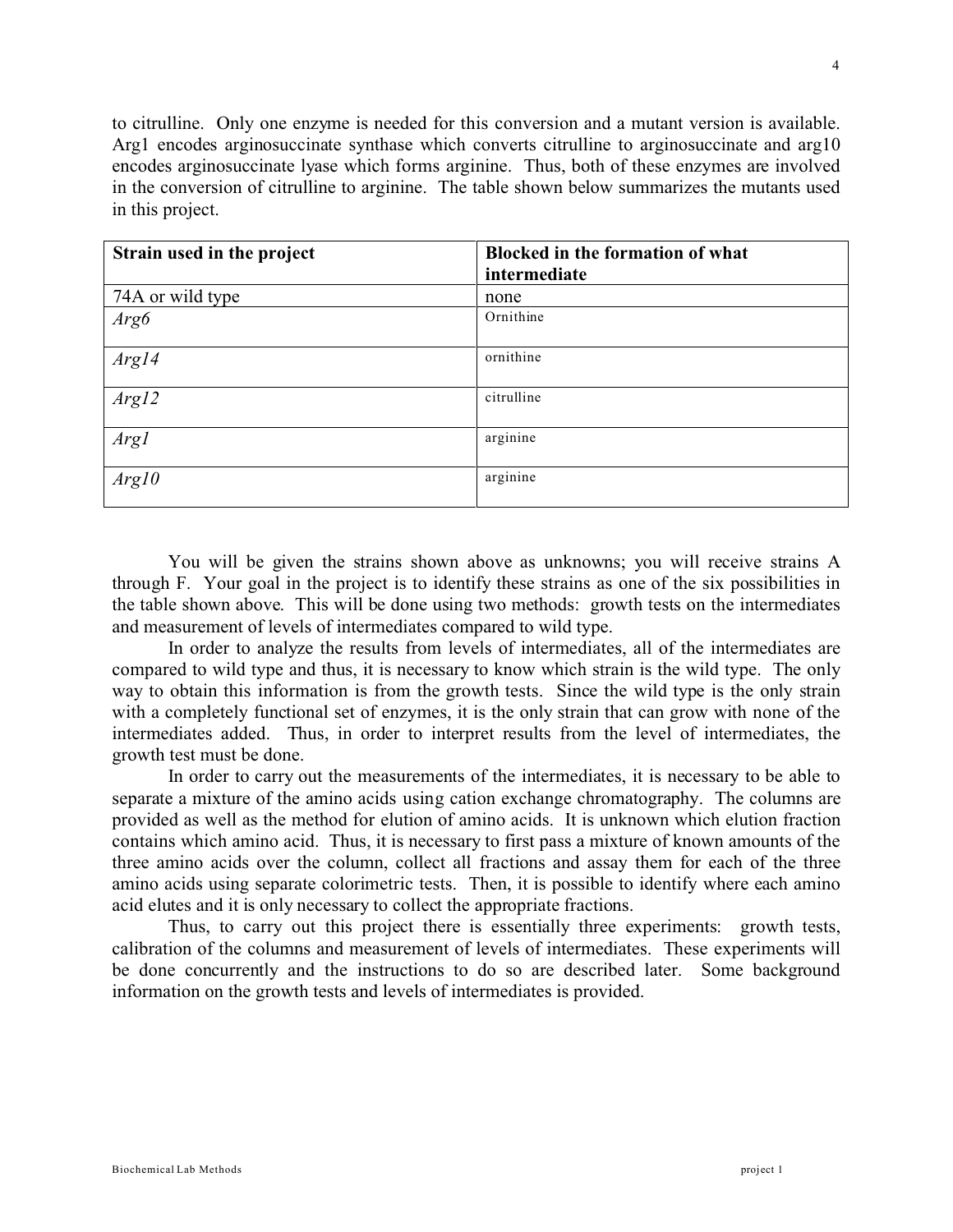#### **Growth tests for the argnine biosynthetic pathway**

In order to do the growth tests, you will have to prepare sterilized solid medium that contains the appropriate intermediates, inoculate with the six unknown strains and after an appropriate period of time, observe whether there is growth or not*.* The available intermediates in the pathway are arginine, citrulline, glutamate and ornithine. Growth will also be measured in unsupplemented medium. Minimal medium for *N. crassa* is referred to as Vogel's minimal(VM) and contains 1 X Vogel's salts and 1.5 % sucrose as a carbon source. In order to make this solid, 2% agar is added. The Vogel's salts contains those mostly inorganic compounds that *Neurospora* needs to grow including a nitrogen and phosphorous source as well as minerals needed. It is prepared as a 50 X solution which means that it is 50 times as concentrated as needed and must be diluted before use. It also contains the one vitamin that *Neurospora* cannot synthesize—biotin. The solid VM is sterilized using the autoclave which results in greatly increased temperatures and pressures and kills even the highly resistant endospores of bacteria. After medium is prepared, you will inoculate the sterile medium with each of the strains for each type of medium and after appropriate time, check for growth. It is imperative that you use sterile techniques and keep good records.

# **Level of intermediates in** *Neurospora*

The other major component in this project is to measure the level of the three amino acids in the mutants and compare to wild type. In order to do this, it is necessary to collect the amino acids from *N. crassa*, separate them to prevent interference, and measure the level of each using a separate colorimetric test. The amino acids are separated using a Dowex cation exchange column. This column contains polystyrene which acts as a large support molecule to which is bound an  $SO_3^2$  group and this will repel negatively charged species while retaining those that are positively charged. Two of the three of the amino acids that will be measured—arginine and ornithine are positively charged at pH 7.0. In order to elute the amino acids, it is necessary to change the pH and thus the charge on the amino acids.

It is first necessary to calibrate the column and this is done by passing known amounts of amino acids over the column and following the elution schedule. All fractions are tested for the three amino acids by the different colorimetric tests: Sakaguchi test is used for arginine, Koritz-Cohen for citrulline and Chinard test for ornithine. Where each amino acid elutes from the column as well as the % recovery will be determined. The location of elution will be used to collect the appropriate fractions when the levels of intermediates are measured and these values will be corrected using % recovery.

In order to measure the level of intermediates, it is necessary to grow each strain. Since five of the six strains are auxotrophs, they will not grow in minimal medium and are supplemented with a limited amount of arginine. *N. crassa* is collected by filtration and broken open by boiling water bath extraction. This method will certainly denature proteins and cause them to precipitate; since the goal of the experiment is to collect amino acids and not functional proteins, this extreme method can be used. After the boiling water bath, there is a centrifugation step and the supernatant which contains the amino acids and other metabolites is collected and a portion is passed over the cation exchange column. Only those fractions which contain the three amino acids of interest are collected and measured for the level of each amino acid using the appropriate colorimetric test. The pellet contains the proteins and other macromolecules—it is used to measure the total level of protein. The level of intermediates is reported in nmole/mg protein and all of the values are compared to wild type.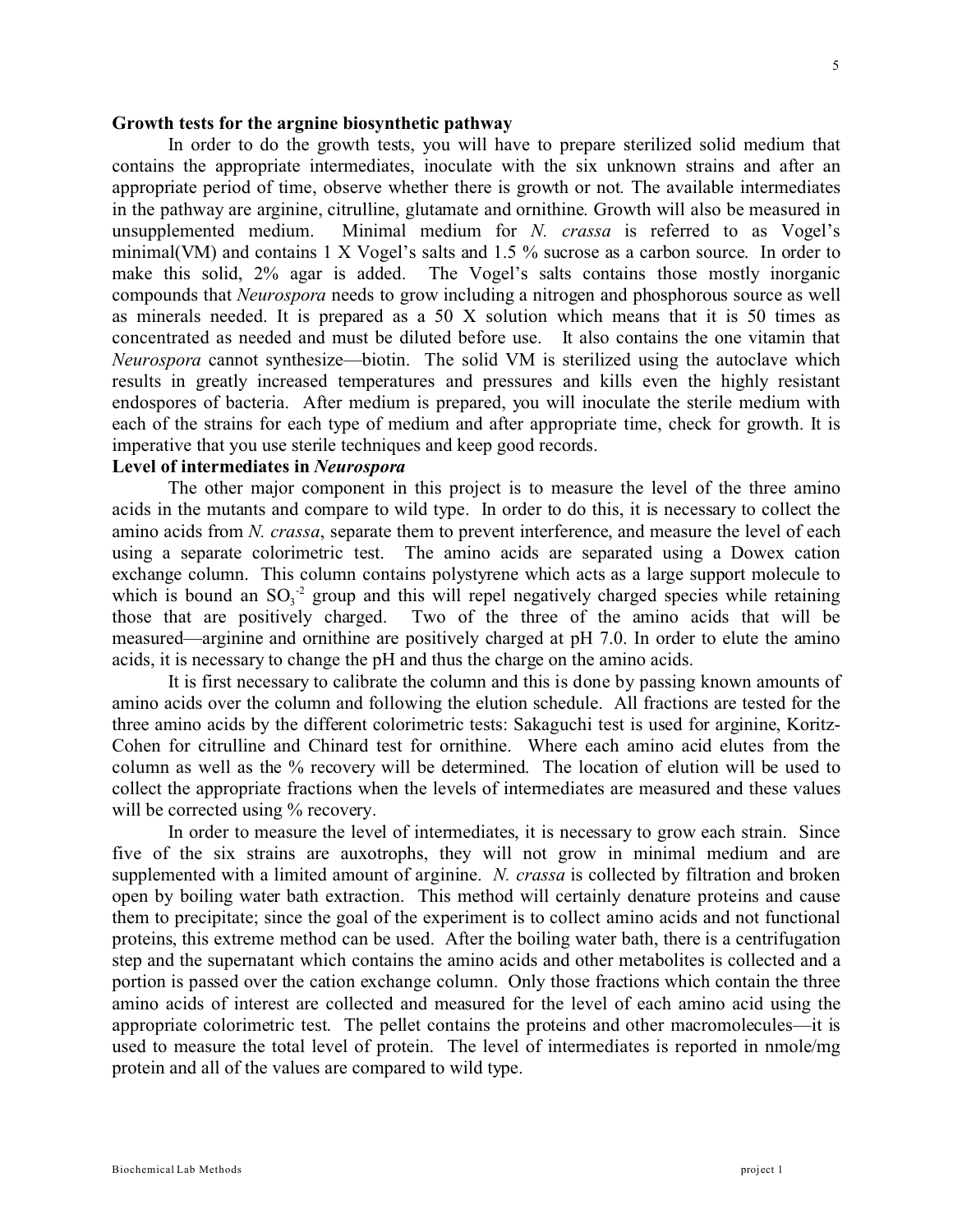### **Instructions**

1. In this project, you will collect data from three types of experiments and this is summarized in the table below.

| <b>Type of experiment</b> | <b>Results produced</b>                                                                           | What is done with results?                                                                               |
|---------------------------|---------------------------------------------------------------------------------------------------|----------------------------------------------------------------------------------------------------------|
| Growth tests              | Intermediates that did and<br>did not support growth of<br>unknowns                               | Determine identity of<br>unknowns                                                                        |
| Calibration of columns    | Identification of which fraction<br>contains the amino acid and %<br>recovery for each amino acid | Location is used to collect<br>appropriate fraction and %<br>recovery to correct cellular pool<br>values |
| Level of intermediates    | Nmole/mg protein for<br>arginine, ornithine and<br>citrulline                                     | Determine identify of<br>unknowns                                                                        |

- 2. The order in which these tests will be done is important and must follow a certain sequence. Some of these experiments can be done simultaneously.
- 3. Each of these experiments also requires a certain sub set of tasks to be done and these are summarized in the table shown.

| <b>Type of experiment</b> | <b>Tasks that are required</b>                                 |  |  |  |
|---------------------------|----------------------------------------------------------------|--|--|--|
| Growth tests              | preparation of solid medium (slants)                           |  |  |  |
|                           | 2. inoculation of solid medium (slants)                        |  |  |  |
| Calibration of columns    | Calibration of columns                                         |  |  |  |
| Level of intermediates    | 1. preparation and inoculation of liquid<br>medium             |  |  |  |
|                           | measuring pools of arginine,<br>2.<br>ornithine and citrulline |  |  |  |

- 3. It is recommended that the growth tests and calibration of columns can begin immediately and be done simultaneously. Two trials should be done for level of intermediates but this experiment requires usable results from the column calibration experiment.
- 4. The instructions for the three types of experiments are described.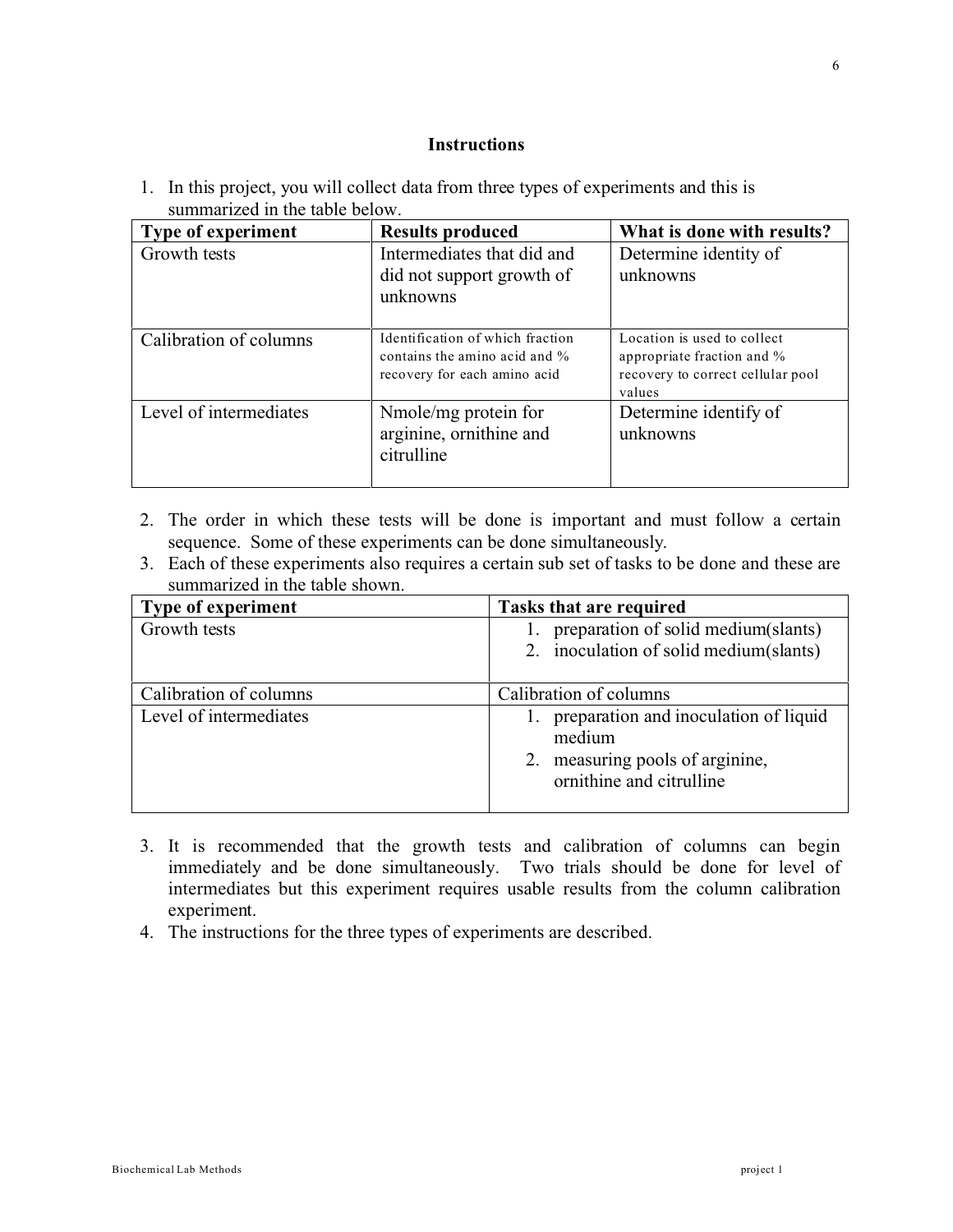### **Calibration of cation exchange columns.**

In order to do this, you will need

- 1. Dowex cation exchange columns that have been prepared so that the elution schedule takes 2.0 ml for each wash. These columns contain Dowex 50 W, 200 –400 mesh as the cation exchange material.
- 2. 10 mM solutions of arginine, citrulline and ornithine
- 3.  $0.116$  M Na<sub>3</sub> citrate pH 5.3 and 0.2 M NaOH

1. Prepare solutions for elution: the citrate buffer and NaOH solution

Prepare 1.0 L of 0.116 M citrate, pH 5.3 and 1.0 L of 0.2 M NaOH.

For the citrate buffer, use citrate trisodium salt (Na<sub>3</sub>citrate 2 H<sub>2</sub>0, MW=294.10g/mole) and adjust the pH to 5.3 with a solution of 4.0 M HCl.

You will have to use a pH meter and it has to be calibrated before use. Make sure that you consult the teaching assistant or the instructor.

2. Prepare a mixture of arginine, ornithine and citrulline from 10mM standard solutions. The standard solutions will be prepared for you. From the standard solutions, remove a volume equal to 5  $\mu$  mole and transfer to test tube. Do this for arginine, ornithine and citrulline. Bring the total volume of the mixture up to 2.0 mL with the sodium citrate buffer. Prepare six standard mixtures.

3. Apply the six.mixtures to the column and begin the elution schedule. The columns have been prepared for you. Remove both the white cap and the yellow plug at the bottom. Allow the remaining water on the column to drain. When there is no liquid visible on top of the column, the mixtures can be added

4. Collect the amino acids by using the elution schedule

1. Apply samples to column. 2. 2.0 mL of sodium citrate 3.2.0 ml of sodium citrate 4.2.0 ml of sodium citrate 5.2.0 ml of sodium citrate 6. 2.0 mL of 0.2 M NaOH 7. 2.0 ml of 0.2 M NaOH

After the mixtures have entered the column and there is no visible liquid left, the first 2.0 ml wash of the citrate buffer can be added. A test tube should be set up to collect this as the first fraction. When there is no more visible liquid left, the test tube should be removed and replaced with another and the second citrate buffer can be added. In this way, six fractions should be collected from each column with a volume of 2.0 ml. It is imperative that the fractions are labeled clearly. The labeling should include a way of naming each column as well as the number of the fraction.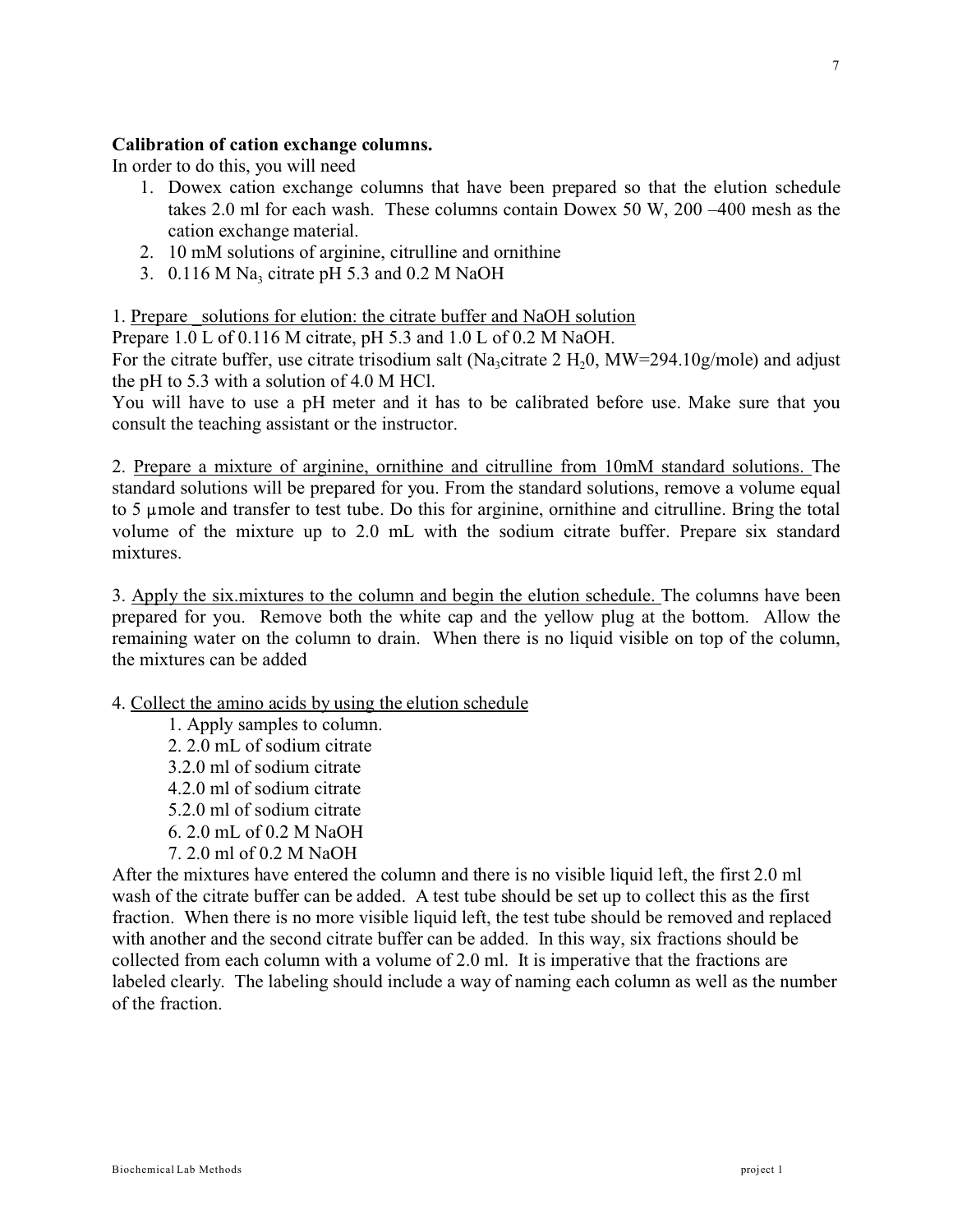5 .When you have collected the last fraction, add 5 ml of distilled water to the column and allow it to elute. You don't have to collect this fraction. This is necessary to clean the column. When the water has drained, put the yellow cap back on the bottom and the white plastic cap on the top. Add 2.0 ml of distilled water to the column. The columns can be stored in this form indefinitely.

8.Test each fraction for the presence of all three amino acids using individual colorimetric tests. Each amino acid is measured using a separate colorimetric test that is described at the end of this project: Sakaguchi test for arginine, Chinard test for Ornithine and Koritz-Cohen test for citrulline. This will be used to determine both the identity of the fraction(s) that contain the amino acids as well as the % recovery. The most logical way of proceeding is to test a complete set of fractions for each column and use this information to test the appropriate fractions only from the other columns. It will be necessary to choose a volume from each fraction to use in the test. Since the amount of amino acid applied is known, this appropriate volume can be calculated .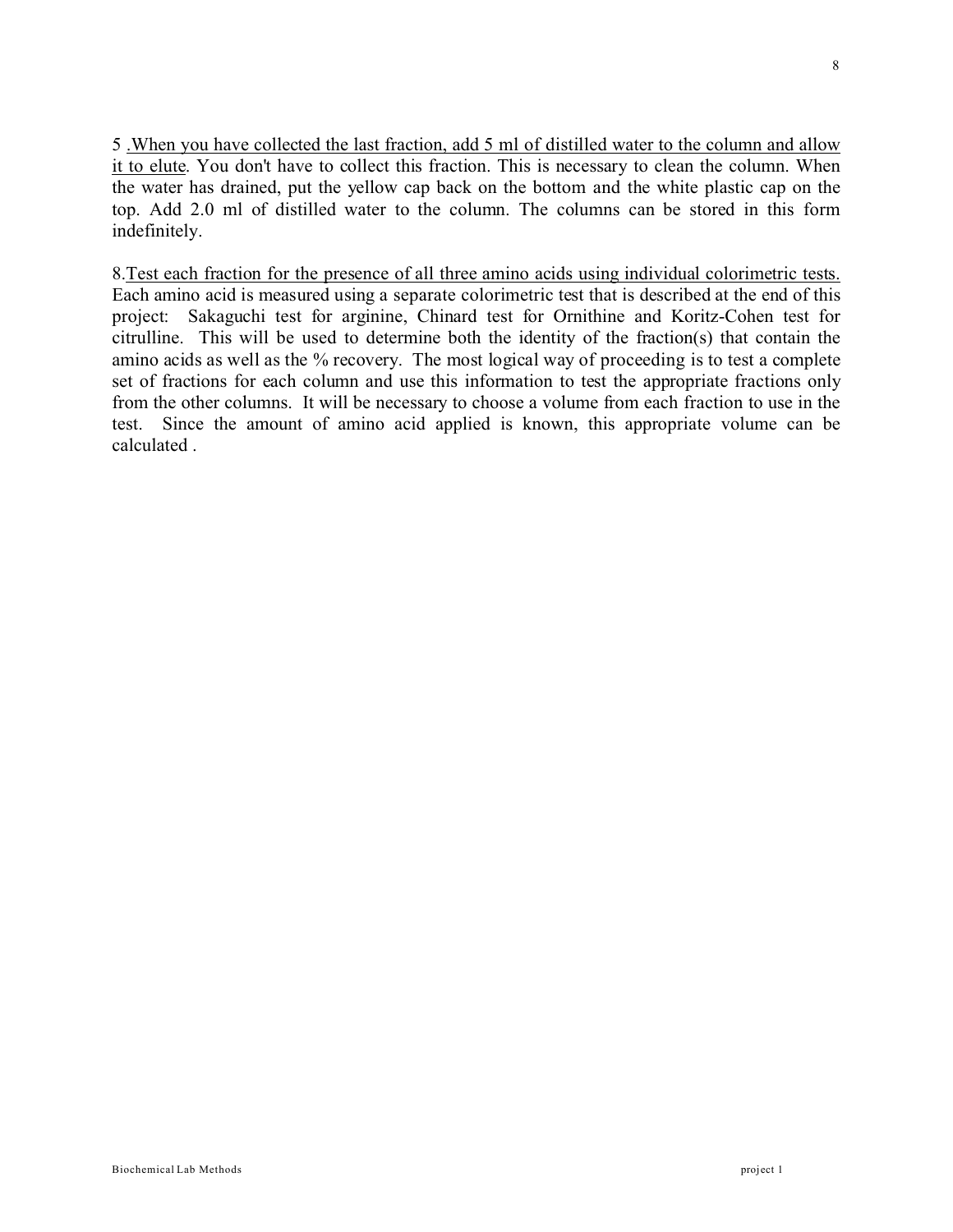# **Growth tests**

### **Preparation of solid medium(slants)**

This procedure can be done in the same class meeting as the calibration of the columns. In order to do this, you will need

- 1. a 50X solution of Vogel's salts
- 2. sucrose
- 3. agar
- 4. bacto caps and 13 x 100 mm test tubes
- 5. disposable 10 ml pipette
- 6. hot plate
- 7. autoclave

1. In a 250 ml Erlenmeyer flask, prepare 150 ml of a Vogel's minimal. medium(VM). This contains Vogel's salts (at 1 x) which is taken from a 50 X solution and 1.5% sucrose. Agar is added to a concentration of 2 %. After adding the agar, heat the solution on a stirring hot plate to melt the agar. It is necessary to calculate the masses of agar and sucrose that will be used as well as the volume of the 50 X Vogel's salts.

2. When the agar has dissolved, transfer 25 ml to three separate flasks. Remove a 50 ml aliquot and transfer to another flask. These portions will be supplemented with the various amino acids.

3. For three of the 25 ml portions and the 50 ml, portions add the appropriate amino acid to a 1 mM concentration. Arginine is added to the 50 ml portion while glutamate, citrulline and ornithine are added to the 25 ml portions. The amino acids are taken from a 10 mM stock solution that will be provided and you need to figure out what volume is used. Make sure to label the flasks appropriately. The last 25 ml portion will contain the unsupplemented medium.

### 4. Stir and heat the solutions on a hot plate to dissolve the agar.

6. Prepare the slants. When the agar has completely dissolved, take a disposable 10 ml graduated pipette and remove 10 ml. Dispense 2 ml each into 10 clean 13 x 100 mm test tubes. The agar will solidify when it cools and it is possible that the agar will solidify in the pipette. If this happens, re submerge the tip of the pipette in the heated solution.

7 .Repeat with all of the solutions and prepare for sterilization. Cap the tubes with small white plastic caps (called Bacto caps) and label the tubes appropriately. Use a water insoluble sharpie pen to write on the glass or else use labels.

8.Sterilize the slants. This is done by using the autoclave which heats the slants at high pressure. At the end of the cycle, the slants are removed when still hot and allowed to cool at an angle and thus form an uneven surface or slant in the test tube. An easy way to do this is to allow the test tube rack to lean against a book as it cools.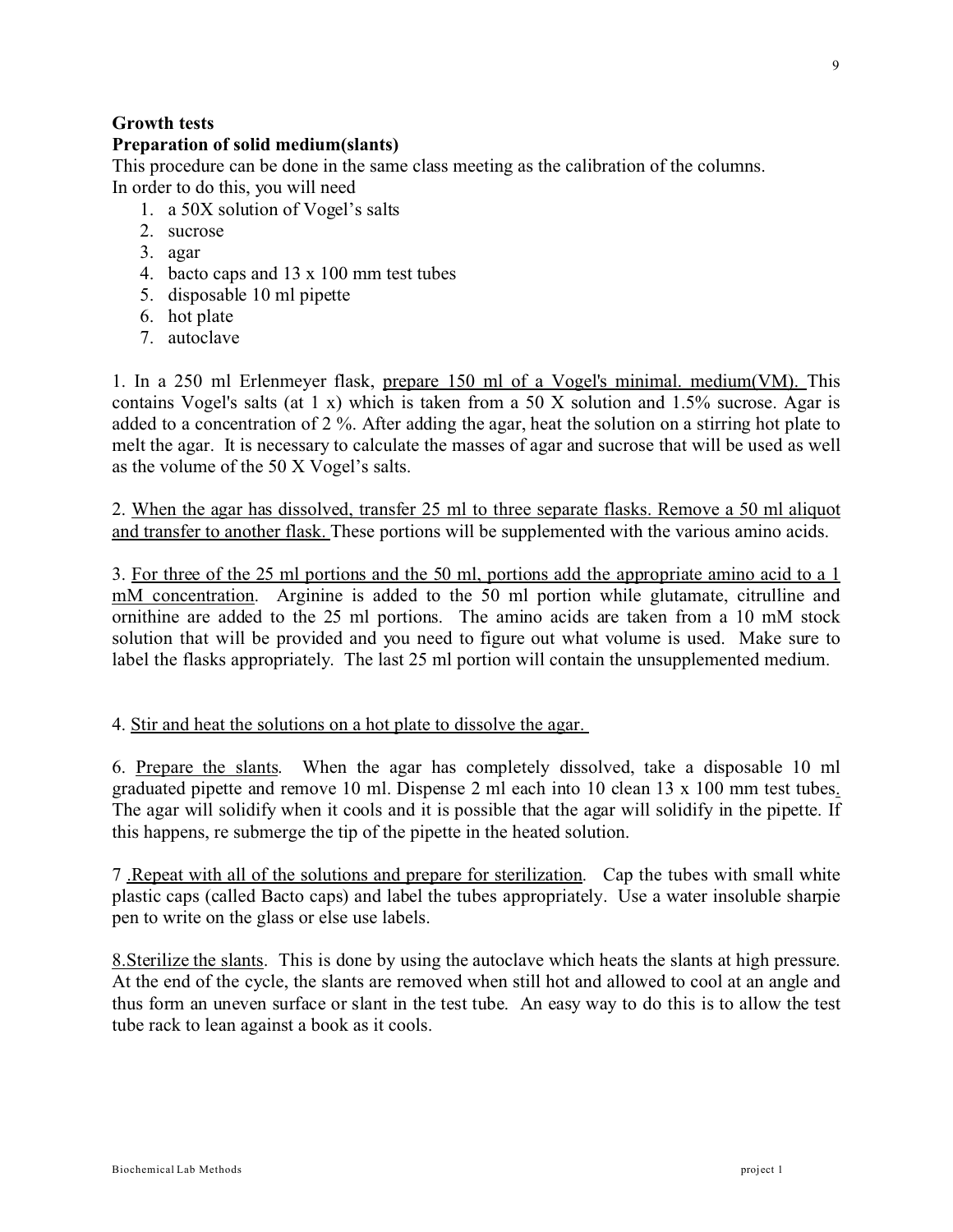12. Once the slants have cooled, store them at  $30 °C$  overnight. If they have been properly sterilized, there should be no growth.

13. Store them at  $4 \text{ }^{\circ}$ C. You will inoculate them with the various mutants in the next class.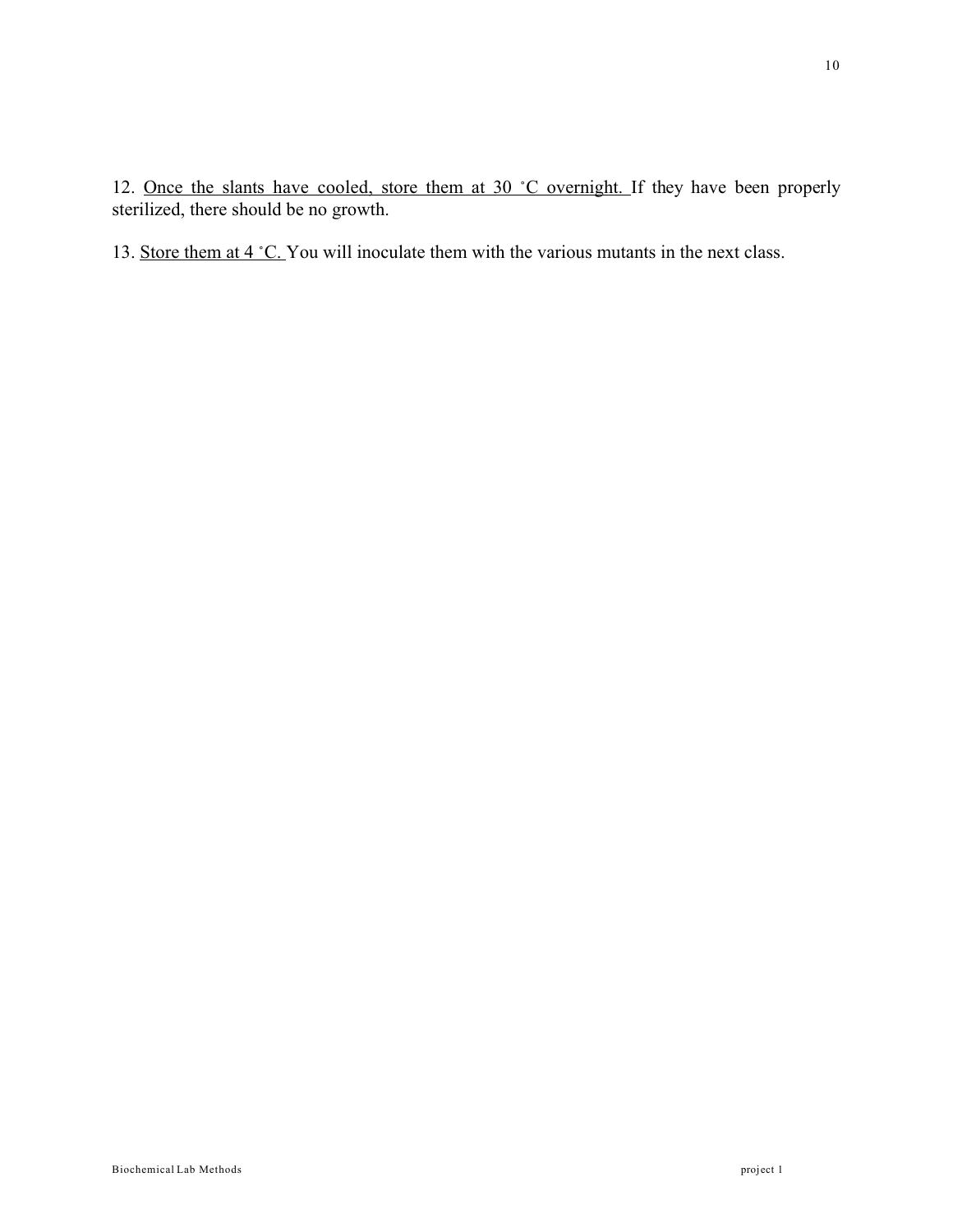## **Inoculation of the solid medium(slants)**

In order to do the inoculation of the slants, you will need the following

- 1. stocks of the six unknowns
- 2. slants of VM, VM+ Glu, VM + Cit, VM+ Orn and VM+ Arg that were previously prepared.
- 3. 95% ethanol for sterilization
- 4. inoculating needle
- 5. Bunsen burner.

1. The slants were stored at 30  $^{\circ}$ C overnight to check for contamination. Following that, the slants are stored in the cold room. Remove the slants from the cold room

2. Sterilize your workinq area .In order to do this, make sure you are working in an area that is relatively free from contamination. There should be a smooth tabletop that is sterilized by spraying with ethanol and wiping. A lit Bunsen burner should be kept nearby.

3. Obtain a set of mutants from the instructor. These have been prepared for you and are labeled as A through F. Each mutant will be tested for growth on all types of prepared slants.

4. Using sterile technique,.inoculate the slants. This will be demonstrated for you by the instructor. Every unknown must be inoculated once on VM, VM+ Glu, VM+Cit and VM +Orn and twice on VM+Arg

5. When all of the slants have been inoculated, place them in the 30  $\degree$ C oven and store for two days. Then remove and store at room temperature where they will receive regular amounts of light. If they cannot be stored by a window, a lamp can be used with a timer to simulate daylight.

6. You should check for growth after a total of 4 days and make a chart that records each type of medium with each strain and where growth did and did not occur. Your chart should look like the one shown below

7. You can store these on the top of the bench. You will need them for subsequent experiments. This represents the end of the growth test portion of the project.

| Strain | Growth on medium supplemented with |           |            |           |          |          |
|--------|------------------------------------|-----------|------------|-----------|----------|----------|
|        | Nothing                            | Glutamate | Citrulline | Ornithine | Arginine | arginine |
| А      |                                    |           |            |           |          |          |
| B      |                                    |           |            |           |          |          |
|        |                                    |           |            |           |          |          |
|        |                                    |           |            |           |          |          |
| E      |                                    |           |            |           |          |          |
|        |                                    |           |            |           |          |          |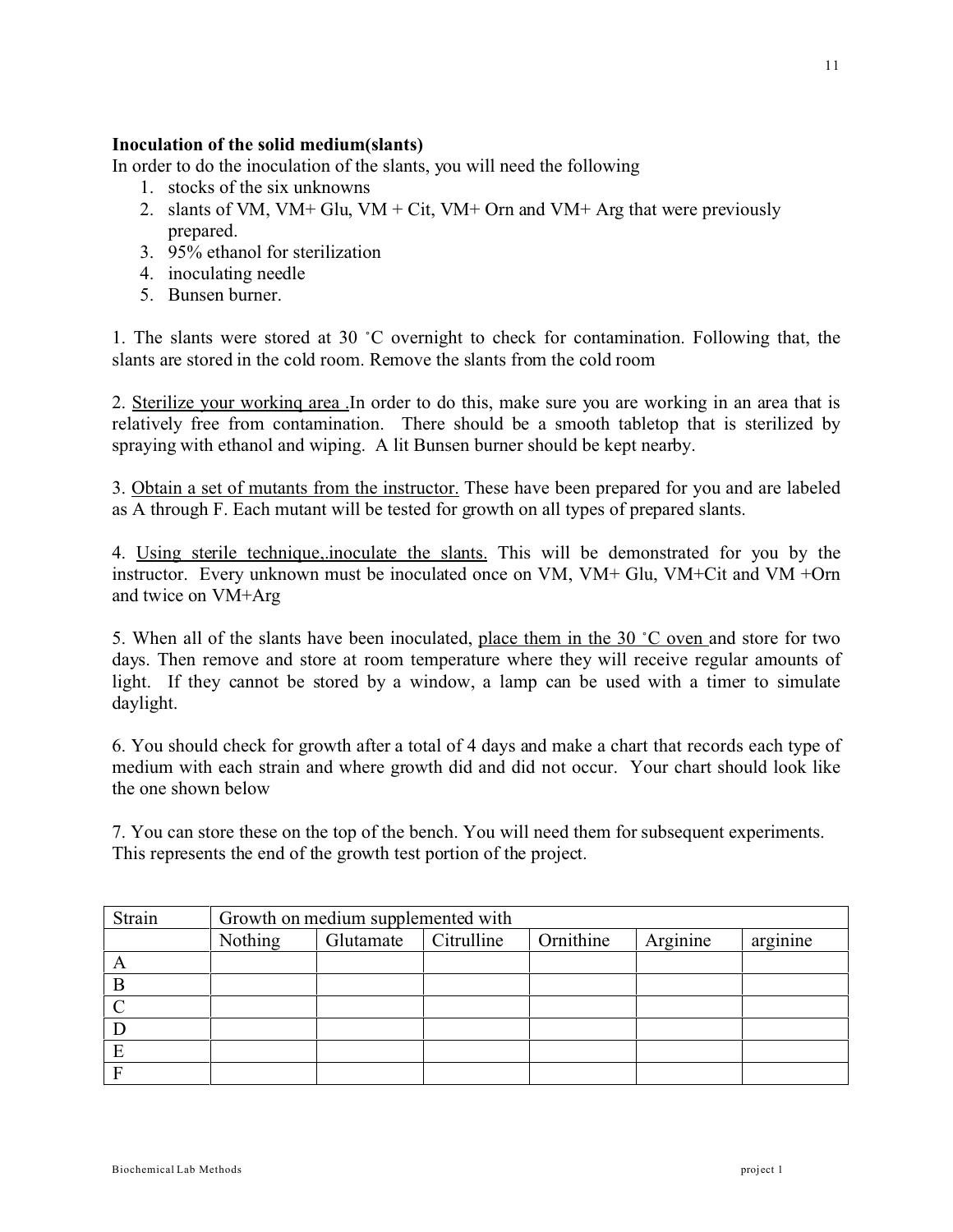# **Measuring levels of intermediates**

# **Instructions for preparing liquid medium**

1. You will prepare a solution a 600 ml solution of Voqel's minimal (1 X) with 1.5% sucrose and 0.2 mM arginine. The Vogel's is taken from a 50 X solution and take the arginine from a 10 mM solution. You will need to calculate the appropriate volumes for these as well as the weight of sucrose used. Dissolve the sucrose using a stirring plate.

2. Divide the solution into 6 100 ml portion and transfer to 250 ml Erlenmeyer flasks. Label and cap with a foam plug. In order to sterilize the solutions, autoclave them as directed by the instructor.

3. Inoculate the medium. This will be done as demonstrated by the instructor. In order to do this, 5 ml of sterile water is added to one of the VM +Arg test tubes from the growth tests(all of the mutants grew in Arg). Shake to suspend the conidia in the water and allow a few minutes to settle. Then, using sterile technique, add the 5 ml to the Erlenmeyer flask which contains the liquid medium as shown by the instructor. The slant should be disposed of properly by autoclaving. The mutants should be allowed to grow from 12 to 24 hours on a shaker and thus, it is necessary to inoculate the day before.

# 4. Grow from 12 to 24 hours on a shaker at room temperature.

# **Measuring pools of arginine, ornithine and citrulline**

1 .Prior to this lab. someone should have inoculated the liquid medium with the various mutants and there should be copious amounts of mycelia in the flasks. If this is not the case, it might be necessary to grow the flasks for a longer period of time or repeat the experiment.

2. For each of the mutants, collect the mycelia by filtration on a Buchner funnel. Use Whatman filter paper 2 (ask the instructor). Wash the mycelia pad with  $2 \times 10$  ml aliquots of distilled water.

3. Transfer the mycelia to a 15 ml conical centrifuge tube that contains 3.00 ml of distilled water. It should be possible to simply peel the mycelia off the filter paper and no filter paper should be transferred to the conical tube.

- 4. Place the tube in a rack in a boiling water bath for 15 minutes.
- 5. Remove the tubes and allow them to cool to room temperature.
- 6. Centrifuge the tubes carefully in a table top centrifuqe at low speed for 5 minutes
- 7. Carefully remove 1.0 ml of the supernatant. It is better to leave some of the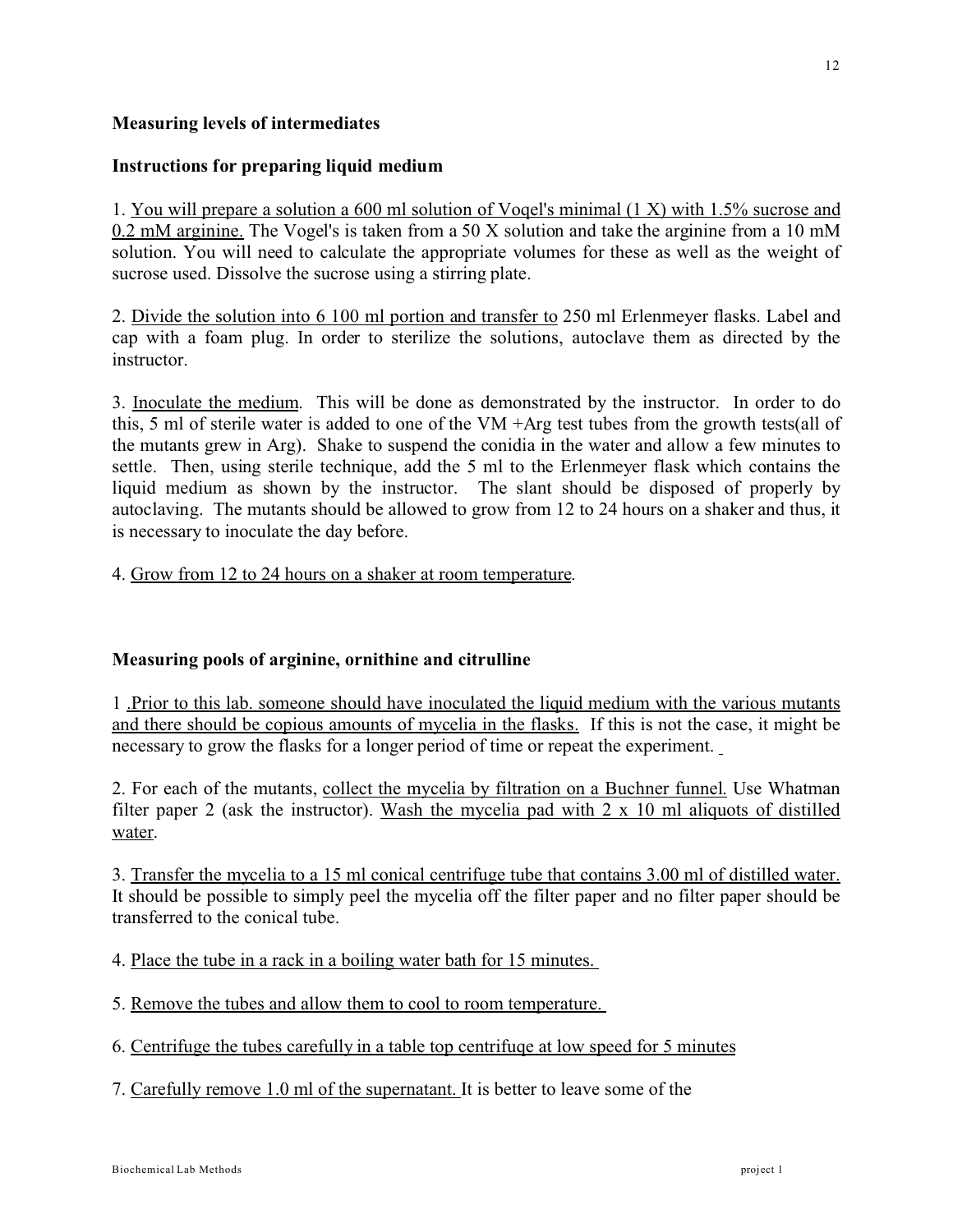liquid behind rather than removing some of the precipitated material. This liquid contains the pools of the amino acids as well as all the other soluble metabolites. Add 1.0 ml of 0.116 M citrate buffer, pH 5.3. This sample is now ready to be applied to the cation exchange column and the standard elution schedule is followed. Those fractions that contain arginine, ornithine and citrulline are collected and assayed by the colorimetric tests (Sakaguchi, Chinard and Koritz Cohen respectively).

8- Decant the remaining liquid from the pellet and add 3.0 ml of 0.5 M NaOH (this solution will be provided for you). Cover the tube with parafilm, label appropriately and store at room temperature for at least 5 days. Measure the protein using the Lowry assay.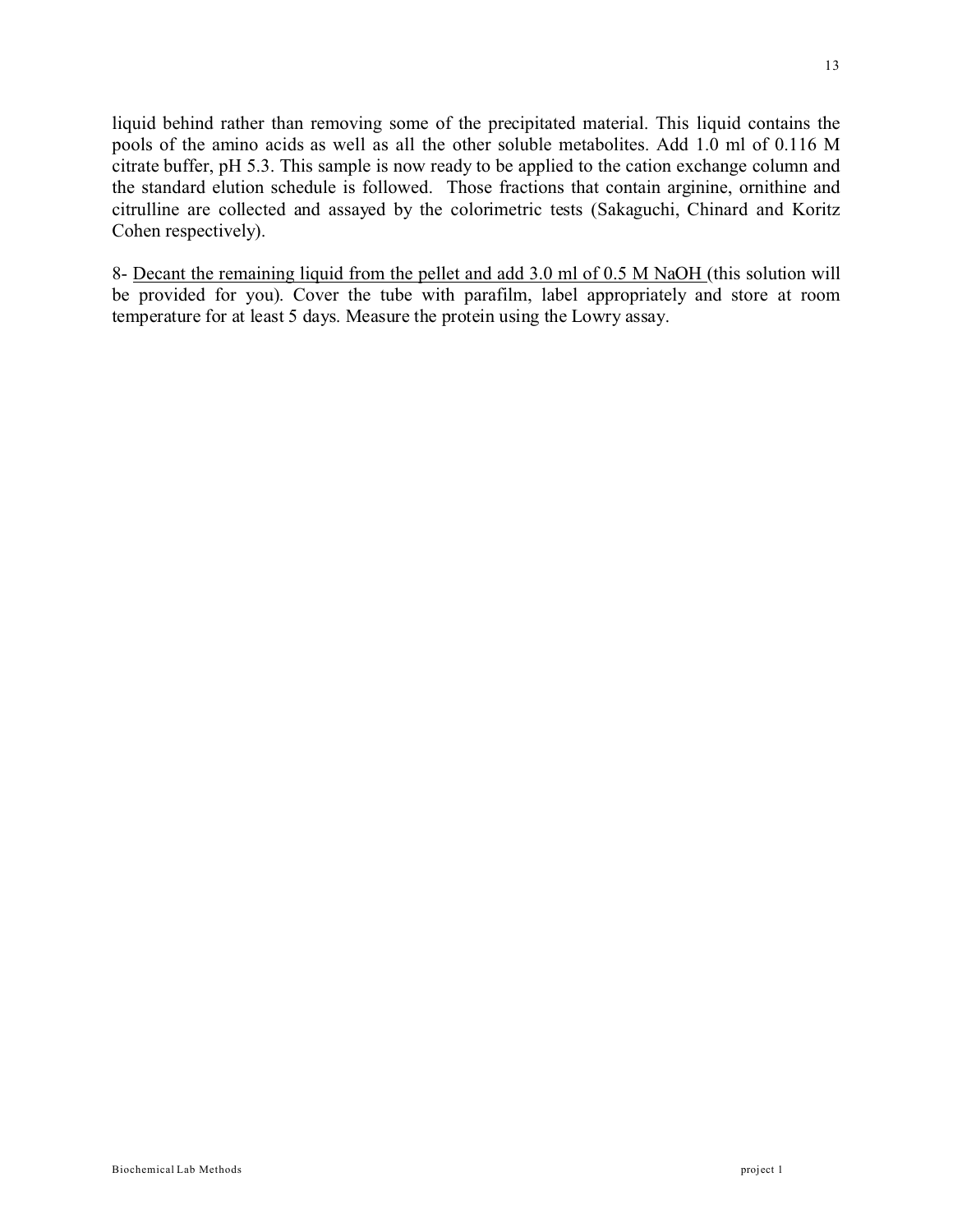### **Sakaguchi Test for Arginine**

**Reference:** J. *Biol. Chem.,* **222**, (1956), 225.

### **Solutions**

1. 100 ml of 20 mg/ml thymine in 10% NaOH.(MW of thymine=126.1g/mole and MW of NaOH=40g/mole)

- 2. 100 ml of 0.04% 1-napthol in 95% ethanol(MW of napthol=144.17g/mole)
- 3. 100 ml of 2% sodium thiosulfate(MW=158.1g/mole)
- 4. 1 :5 solution of bleach.
- 5. 100 ml of 1 mM arginine(MW=174.20 glmole*)*

Prior to the assay, mix 1 part solution 1 and 1 part solution 2.

### **Assay instructions**

1. Label a set of 13 x 100 mm test tubes.

2. Add the standards and samples to test tubes in an appropriate volume. The standard curve contains:

Standards: 0,50, 100, 150, 200 and 250 nmoles of arginine

Samples: pick an appropriate volume up to 2.0 ml

You need to calculate the volumes needed for the standards.

3. If the sample is an aqueous solution, add 0.2 M NaOH to a volume of 2.0 ml. If the sample is in 0.2 M NaOH, add water to a volume of 2.0 ml.

4. Add 0.5 ml of napthol-thymine mixture. Mix well.

5. Add 0.2 ml of the bleach solution. Mix well immediately.

6. After exactly one minute, add 0.2 ml of thiosulfate solution. Mix well.

7. Read the absorbance at 500 nm.

### **Notes and hints on the assay.**

It is important that the tubes and be cold and that there be exactly 60 seconds between the addition of the bleach and the thiosulfate. The best way to do this is to stagger the samples. Add bleach to the first tube at 0 seconds and to the second at 15 seconds, the third at 30 sec, the fourth at 45 seconds and at 60 seconds start add the thiosulfate.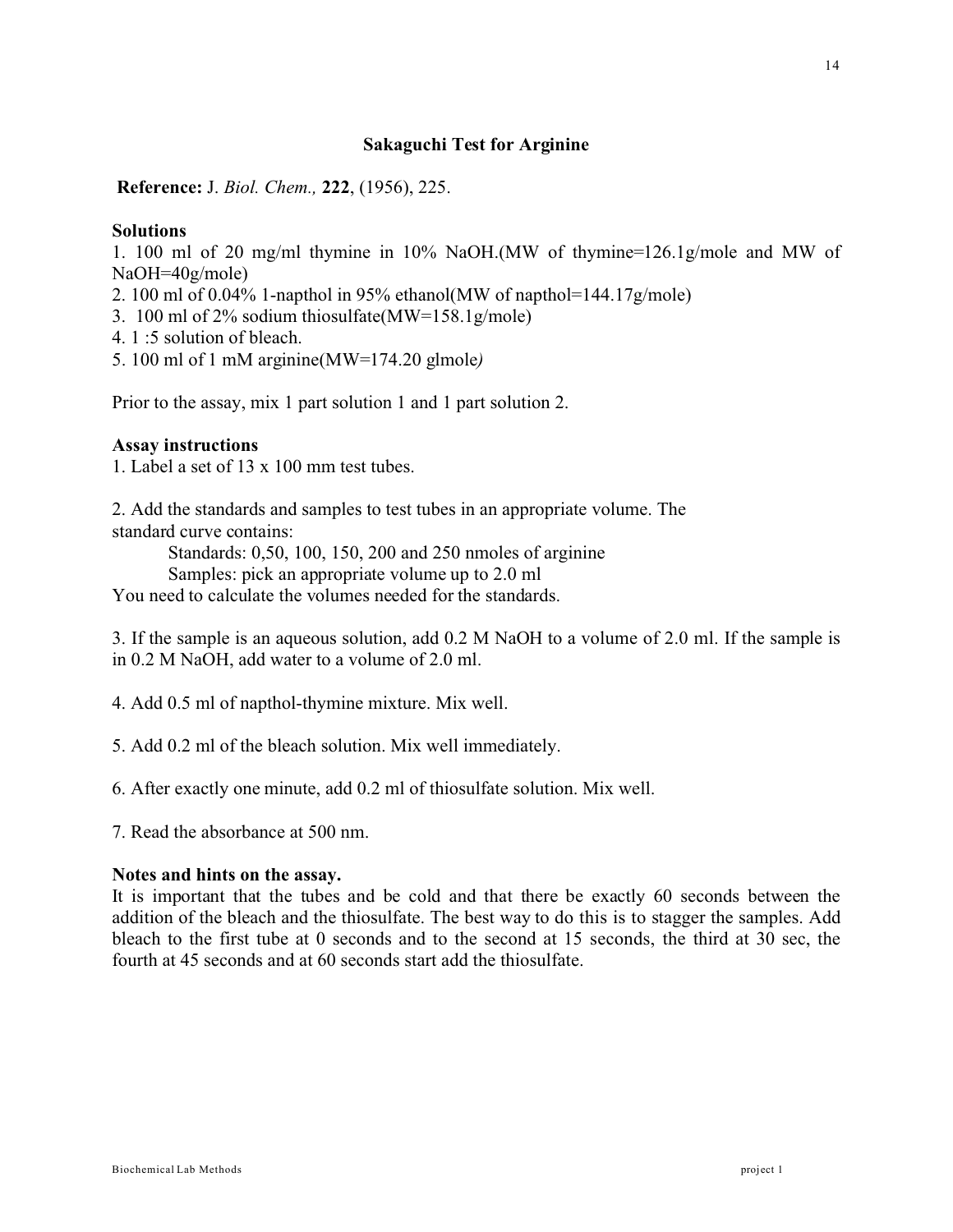# **Koritz-Cohen Test for Citrulline**

**Reference:** J. *Biological Chemistry,* 209, (1954), page 145

### **Solutions**

- 1. 500 ml of 50%  $H_2$ SO<sub>4</sub>
- 2. 100 ml of 3% diacetylmonoxime (2,3 butanedione)(MW=101.1 g/mole*)*
- 3*.* 100 ml of 0.4% p-diphenyiamine sulfonate(MW=271.3g/mole)
- 4. 100 ml of 1 mM L-citrulline(MW=175.2g/mole)
- 5. 100 ml of 1 %  $K_2S_2O_8(potassium persulfate)(MW=270.32g/mole)$
- 6. 100 mlof 1 M HCl (made from 12.0 M HCl)

### **Solutions that have to be prepared using these reagents:**

Make a mixture that contains 4.0 ml of  $50\%$   $H_2SO_4$ , 0.1 ml of 1 M HCl, 0.2 ml of 3  $\%$ diacetylmonoxime and 0.2 ml of 0.4% p-diphenylamine sulfonate per sample.

#### **Assay instructions:**

1. Label 18 x 150 mm test tubes

2. Add the standards or the samples. The samples have a volume of 2.0 ml or less. The standards contain the following amounts of citrulline: standards: 0, 50, 100, 150,200 and 250 nmole. You will need to calculate what volume of 1 mM citrulline is necessary to make these standards.

3. Bring the volume up to 2.0 ml with distilled water.

4. Add 4.5 ml of the prepared mixture to each tube. Mix, cap with a white Bacto cap and place in a boiling water bath for 10 minutes.

- 5. Allow the tubes to cool until you can handle them.
- 6. Add 0.2 ml of 1% potassium persulfate
- 7. Mix and boil exactly one minute.

8. Allow the tubes to cool. Measure the absorbance at 540 nm.

#### **Notes on this assay:**

1. The colored compound produced in this assay is somewhat light sensitive. If it is left in the light for too long, it will break down. For this reason, read the absorbance values soon after the tubes have cooled.

2. This assay requires extremely acidic conditions. Be careful when handling the acidic solutions. Use gloves and make sure that you clean up all spills.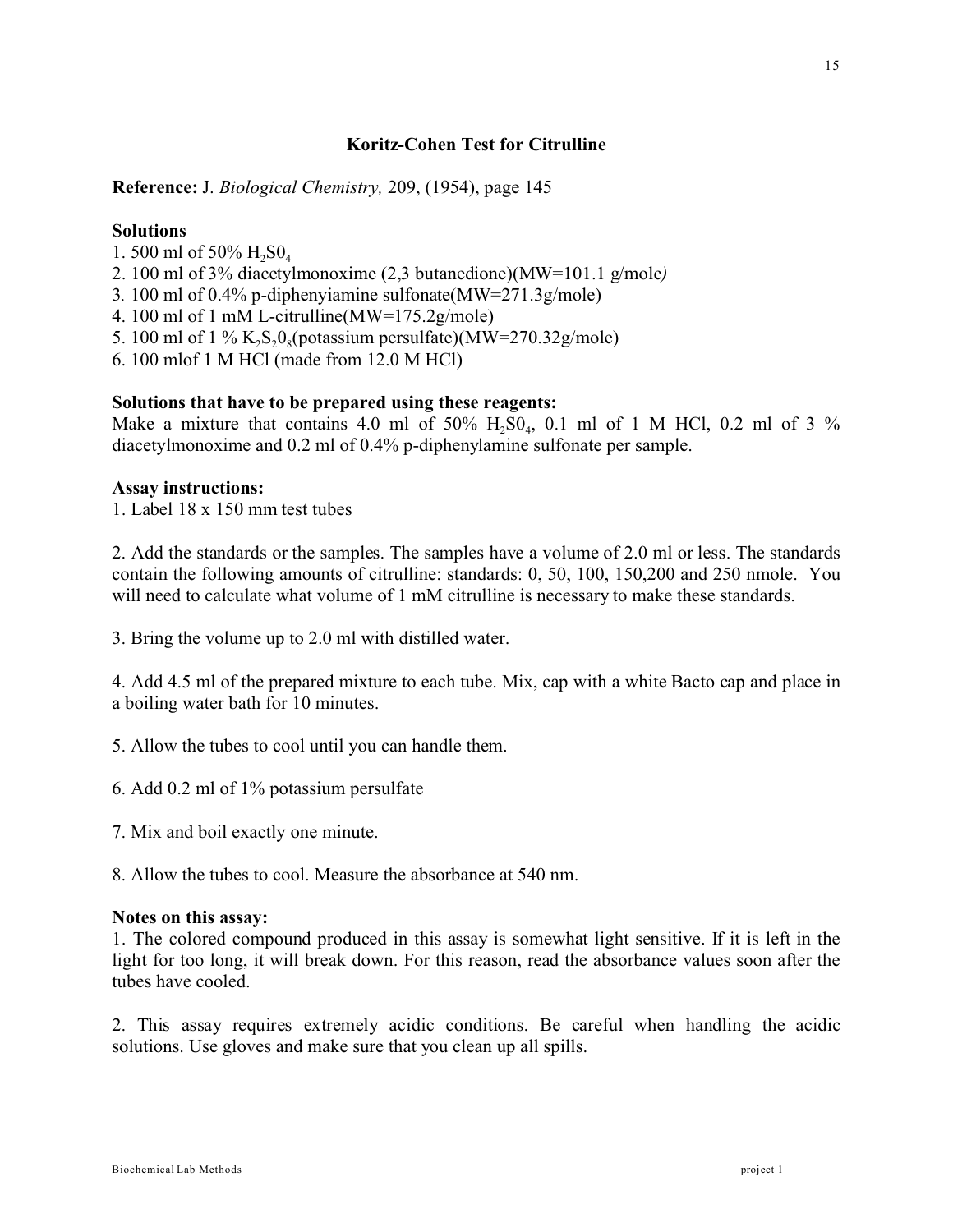# **Chinard Test for Ornithine**

**Reference:** J. *Biological Chemistry,* 199, (1952),. page 91

### **Solutions**

1. 100 ml of 6 M  $H_3PO_4$  (from 18.0 M)

2. A mixture containing 25 mg of ninhydrin, 0.4 ml of 6 M  $H_3PO_4$  and 1.6 ml of glacial acetic acid per sample. This is already prepared

3. 1 mM ornithine

### **Assay instructions:**

1. Label 13 x 100 mm test tubes.

2. Add standards and samples to the test tubes. The samples must have a volume less than or equal to 1.0 ml. For the standards use volumes equivalent to:

0, 50., 100, 150, 200, and 250 nmole.

You will have to calculate what volume is needed from the 1 mM standard to give these amounts of ornithine.

3.Bring the volume up to 1.0 mi with distilled water.

4. Add 2.0 ml of the prepared mixture.

5. Mix, cap, and place in a boiling water bath for 60 minutes.

6. Allow the tubes to cool to room temperature. Read the absorbance at 500 nm.

### **Notes on the assay:**

1.) This assay calls for use of strong acids. Use caution: you might want to use gloves and make sure that you clean up all spills.

2.) Ninhydrin reacts with all free amine groups so it will react with proteins, including those in your skin. You might notice purple spots on your hands and fingers if you did not use gloves. The color is due to the ninhydrin and it will fade in a few days.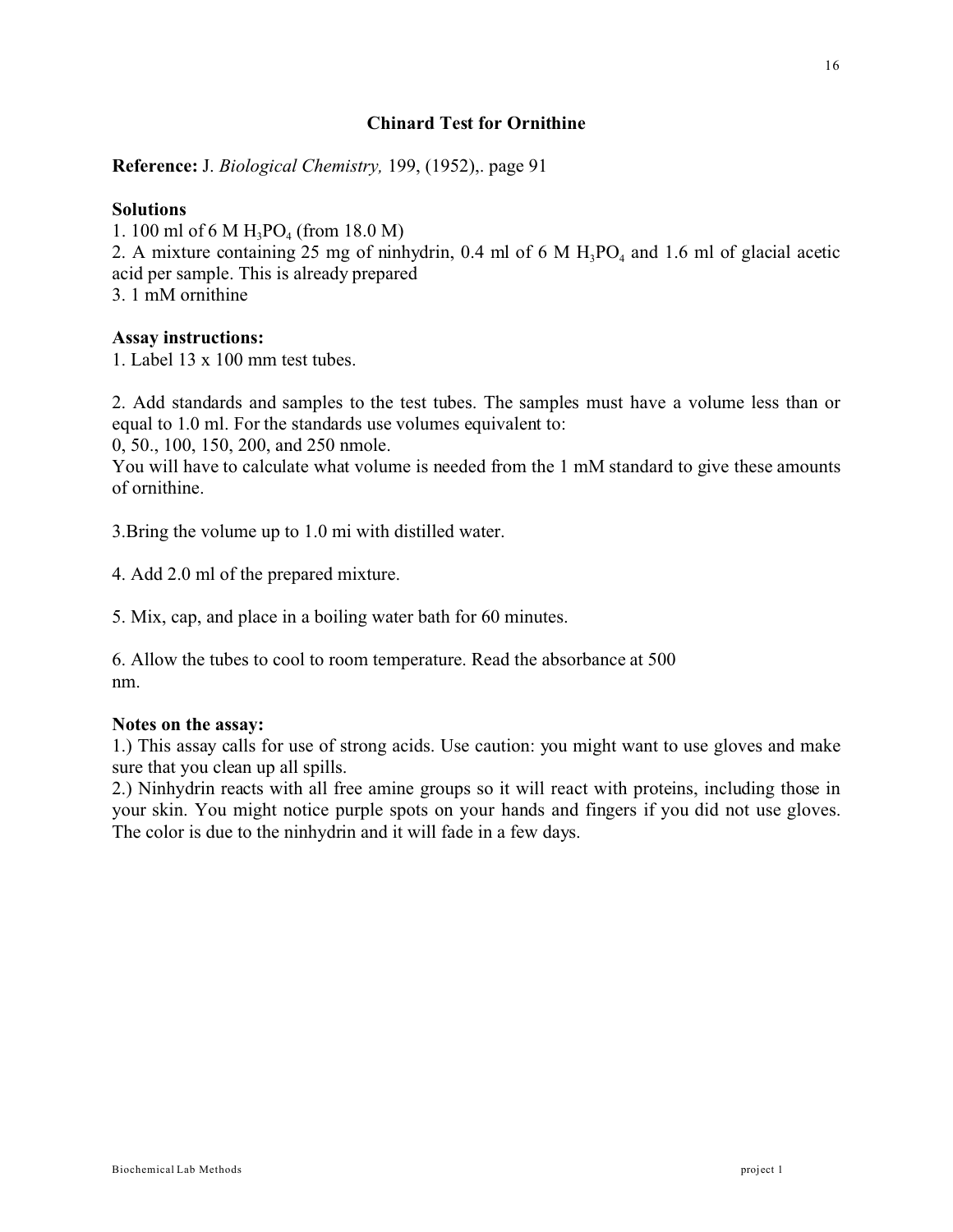# **Lowry Test for Protein**

**Reference**: J. *Biological Chemistry,* 193, (1951), page 265

### **Solutions**

1. 100 ml of 2.68% potassium sodium tartrate(MW=282.22g/mole)

2. 100 ml of  $1\%$  CuSO<sub>4</sub> 5 H<sub>2</sub>0(MW-=249.68g/mole)

3. 1.0 L of 2%. Na<sub>2</sub>CO<sub>3</sub> in 0.1 M NaOH(MW of Na<sub>2</sub>CO<sub>3</sub>=106glmole and MW of NaOH=40 g/mole )

4. 200 ml of 1.0 M Folin reagent( from 2.0 M Folin)

5. 100 ml of 1 mg/ml BSA (Bovine Serum Albumin)

# **To be prepared on the day of the assay:**

Make a mixture that is: 1 part 2.68 % potassium sodium tartrate, 1 part Copper (11)sulfate pentahydrate and 100 parts sodium carbonate in NaOH solution.

### **Assay instructions:**

1. Label 13 x 100 mm test tubes.

- 2. Add samples and standards. Add a volume of BSA standard that contains the following: standards: 0. 100,150,200.250 and 300 g BSA samples: add a volume of 1.2 ml or less
- 3. Bring the total volume to 1.2 ml with distilled water

4. Add 3.0 ml of the tartrate: copper  $(II)$  sulfate:  $Na<sub>2</sub>CO<sub>3</sub>$  mixture. Mix immediately and let stand for 10 min.

5. Add 0.3 ml of Folin reagent and mix immediately with vortex. Let stand for 30 min and then measure the absorbance on the UV-VIS spectrophotometer at 720 nm.